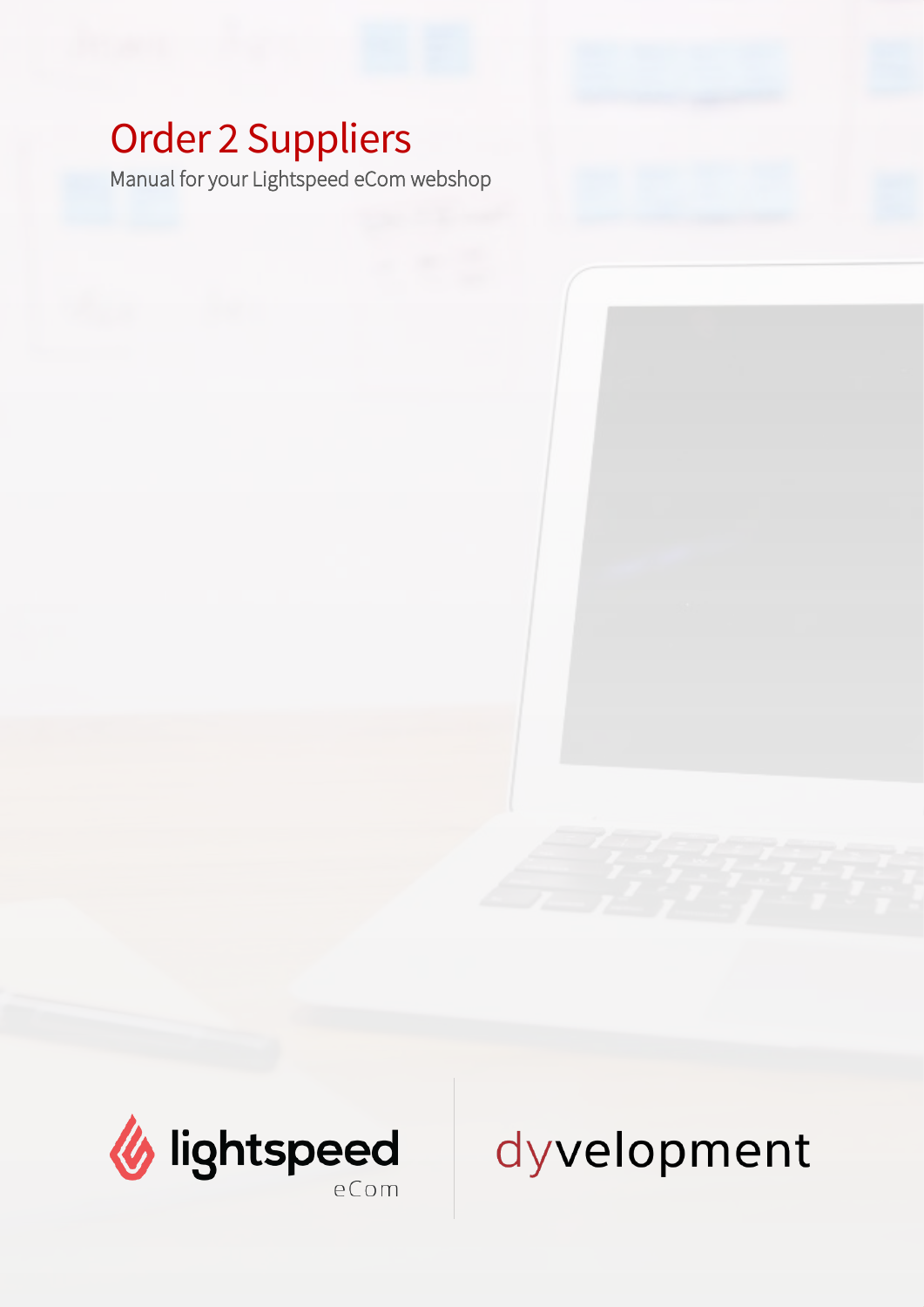

Dyvelopment creates beautiful websites, webshops and custom solutions.

We make people find you online.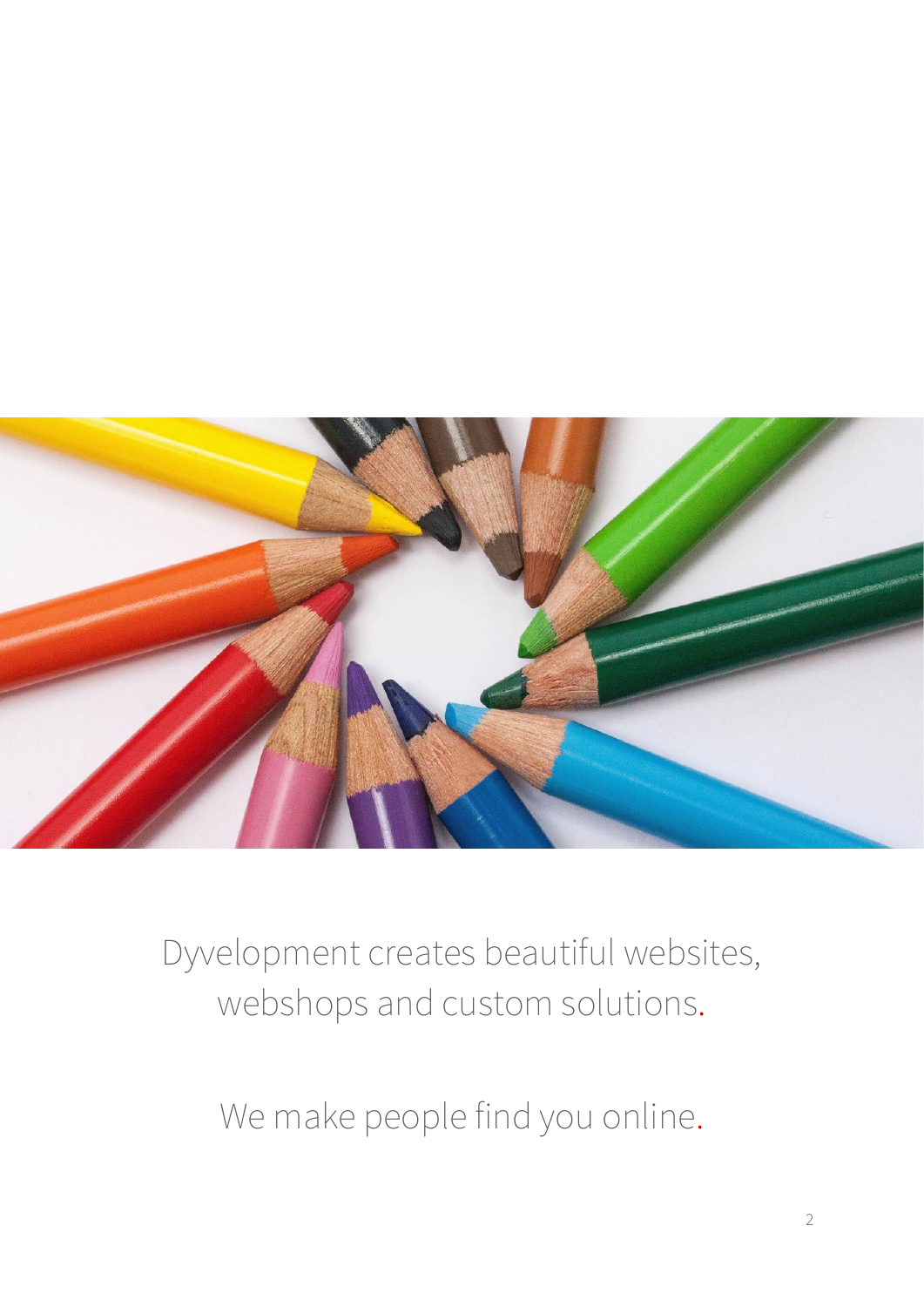### <span id="page-2-0"></span>Preface

#### What does the app do exactly?

With the Order 2 Suppliers app for your Lightspeed eCom webshop, paid customer orders will be forwarded directly to you suppliers by email. Ideal for when you are a dropshipper and want to save time and money on sending orders manually to your suppliers. When a customer orders multiple products from multiple suppliers, the app will only send a list of the corresponding products to the corresponding supplier. If you want you can also configure a minimum stock level threshold if you also have your own supply, but first want to use your own stock, before forwarding the order to you suppliers.

The only thing you have to do is add a supplier to your product in the Lightspeed backoffice, and create a forwarder in our Apps Control Panel. Your orders will now be automatically forwarderd to the supplier!

#### <span id="page-2-1"></span>Support

If you have any questions or issues please contact our support at support@dyvelopment.com. If you need some specific customization for this app or for your store in general, please don't hesitate to contact us to see what we can do for you!

#### Fore more (general) information

- W: [http://www.dyvelopment.com](http://www.dyvelopment.com/)
- E: [support@dyvelopment.com](mailto:support@dyvelopment.com)

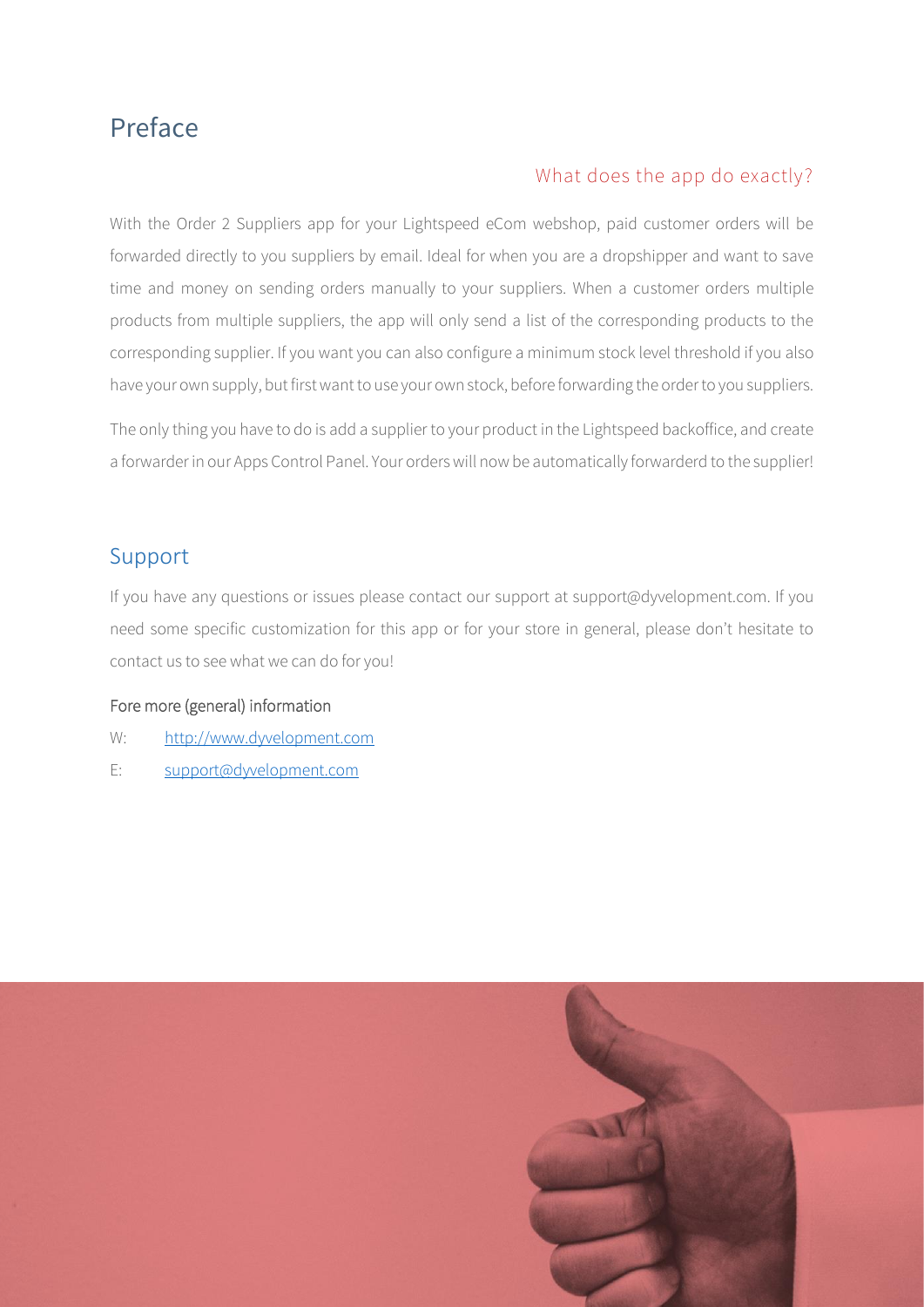## Table of contents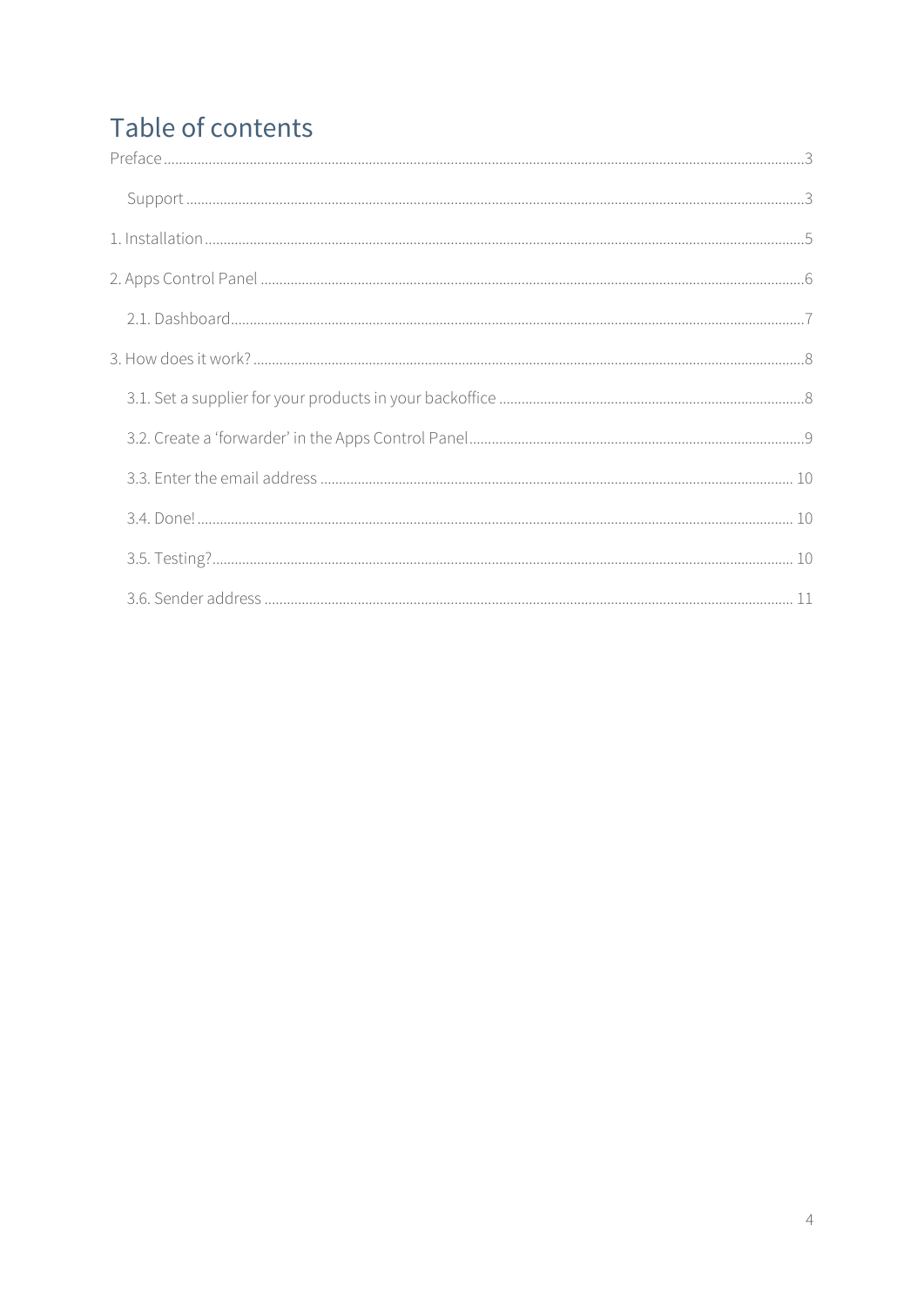## <span id="page-4-0"></span>1. Installation

#### Not quite unimportant.

Installing this app is fairly easy and is done through the Lightspeed App Store from your backoffice. If you have not installed an app from Dyvelopment before, you'll need to create a DyApps account during the installation process. Do you already have a DyApps account because you've installed one of our other apps on another shop? Then please enter your current credentials so this app will be connected to your current account.

Have you already installed one of our apps on your current store? That's easy, because if you did, you don't need to enter any information. Just click "complete installation" and this app is automagically connected to your account

|                                                                                                                                                                                                                                                                         | dyapps installation                                                                                        |
|-------------------------------------------------------------------------------------------------------------------------------------------------------------------------------------------------------------------------------------------------------------------------|------------------------------------------------------------------------------------------------------------|
| SEOshop app installatie                                                                                                                                                                                                                                                 |                                                                                                            |
|                                                                                                                                                                                                                                                                         | Order 2 Suppliers                                                                                          |
| Hi! Je bent bijna klaar met het installeren van deze geweldige app.<br>eerder een van onze apps geïnstalleerd in een van je andere webshops? Voer dan hier je huidige<br>inloggegevens in zodat we ook deze shop kunnen koppelen aan hetzelfde account!<br><b>Email</b> | Om de app te beheren heb je een DyApps account nodig. Die kun je hieronder aanmaken! Heb je al<br>Password |
| <b>Email address</b>                                                                                                                                                                                                                                                    | Password                                                                                                   |
|                                                                                                                                                                                                                                                                         |                                                                                                            |
| Ik heb de algemene voorwaarden gelezen en begrepen, en ik accepteer deze                                                                                                                                                                                                | Installatie voltooien                                                                                      |

After the installation you'll be redirected to the Apps Control Panel. That's the place where you can manage your Dyvelopment Apps (DyApps) apps and it's settings.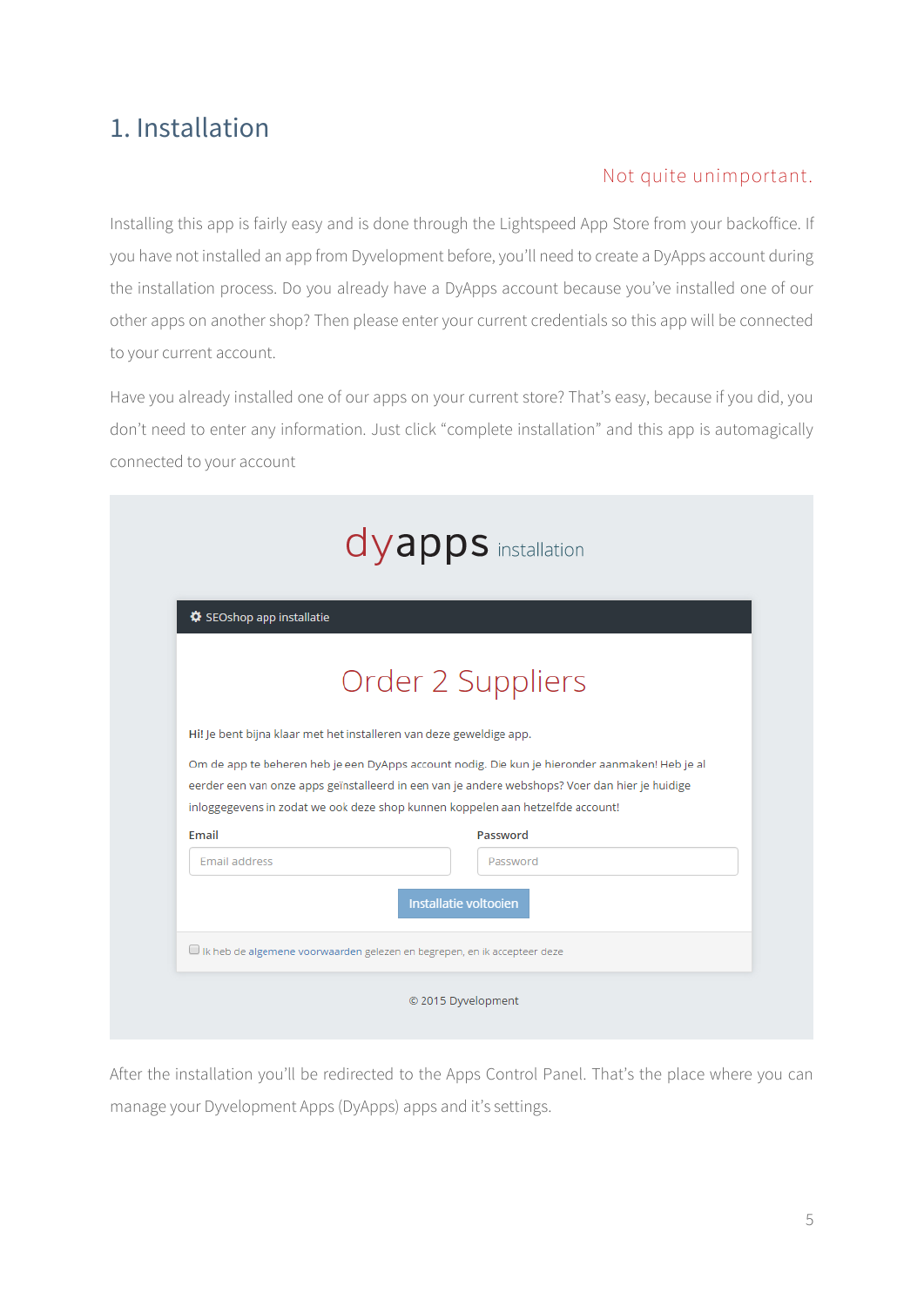## <span id="page-5-0"></span>2. Apps Control Panel

#### All our apps at one single place.

The Apps Control Panel is the place where you can manage your Dyvelopment apps. Often you can find here your app's statistics, or your app's settings. You can log in to the Apps Control Panel at [http://apps.dyvelopment.nl/.](http://apps.dyvelopment.nl/)

|                      | + Apps Control Panel Log in |
|----------------------|-----------------------------|
|                      | $dy$ apps $\&$ lightspeed   |
| Email                |                             |
| <b>Email address</b> |                             |
| Password             |                             |
| Password             |                             |
|                      | Log in                      |
| Forgot password?     |                             |
|                      | © 2016 Dyvelopment          |

Here you can log in with the username and password from your DyApps account. These are the credentials you've entered during the installation. You've also received these per email.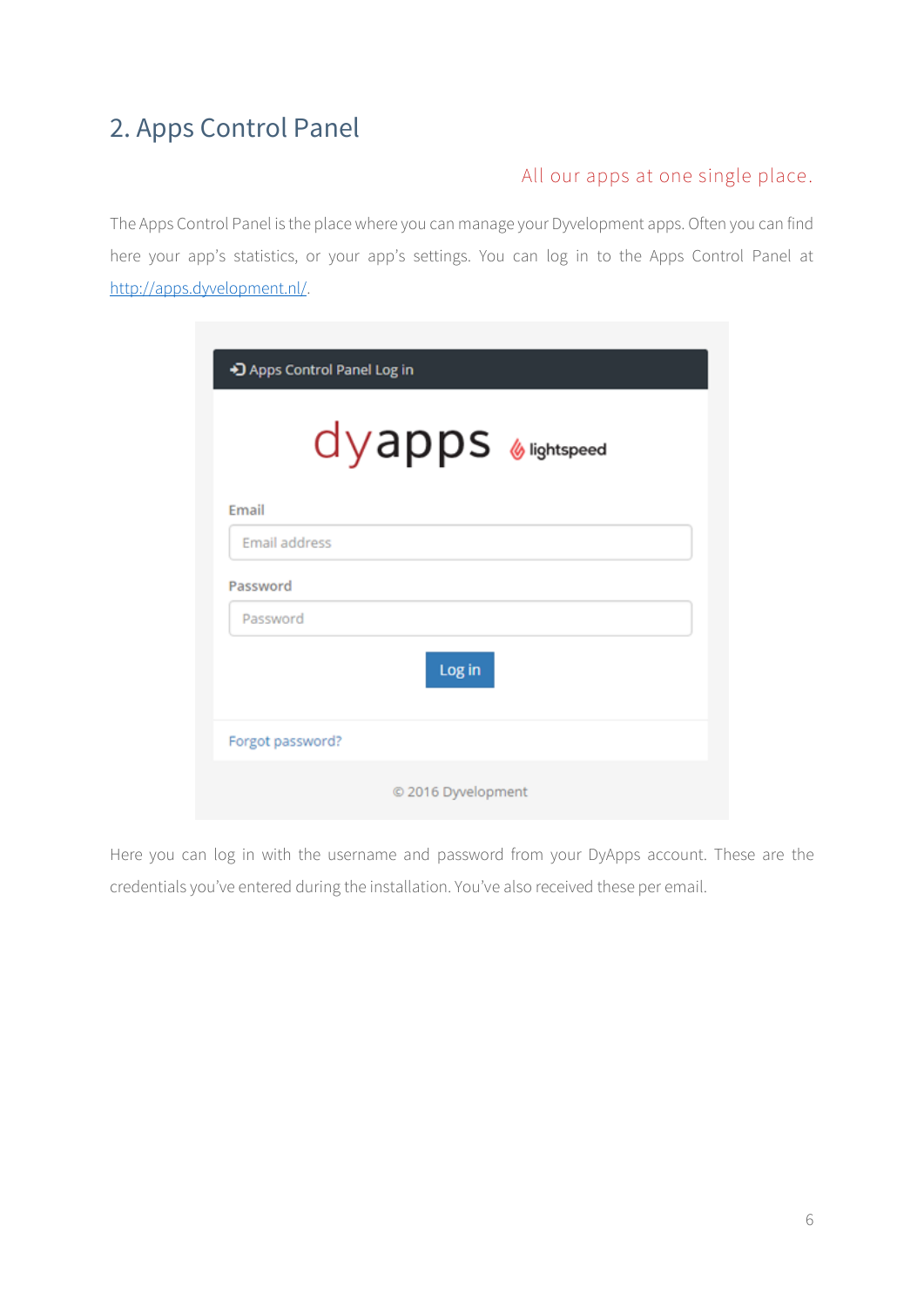## <span id="page-6-0"></span>2.1. Dashboard

| apps control panel         | & info@dyvelopment.nl =<br>$\bullet$ Dyvelopment $\bullet$                                                                                                                                                                                                                                                                                                                                                                                                                                                                                                                                                                                                                                                                                                                                                                                                                                                                                                                                                                                                                                                                                                                                                                                                                                                                                                                                                                                                      |  |  |  |  |
|----------------------------|-----------------------------------------------------------------------------------------------------------------------------------------------------------------------------------------------------------------------------------------------------------------------------------------------------------------------------------------------------------------------------------------------------------------------------------------------------------------------------------------------------------------------------------------------------------------------------------------------------------------------------------------------------------------------------------------------------------------------------------------------------------------------------------------------------------------------------------------------------------------------------------------------------------------------------------------------------------------------------------------------------------------------------------------------------------------------------------------------------------------------------------------------------------------------------------------------------------------------------------------------------------------------------------------------------------------------------------------------------------------------------------------------------------------------------------------------------------------|--|--|--|--|
| Shop id: 62397             |                                                                                                                                                                                                                                                                                                                                                                                                                                                                                                                                                                                                                                                                                                                                                                                                                                                                                                                                                                                                                                                                                                                                                                                                                                                                                                                                                                                                                                                                 |  |  |  |  |
| <b>®</b> Dashboard         | Dashboard                                                                                                                                                                                                                                                                                                                                                                                                                                                                                                                                                                                                                                                                                                                                                                                                                                                                                                                                                                                                                                                                                                                                                                                                                                                                                                                                                                                                                                                       |  |  |  |  |
| <b># Orders 2 Supplier</b> | Welkom in je Apps Control Panel. Hier kun je al je aangeschafte Dyvelopment apps voor SEOshop beheren.<br>Hieronder vind je een kort overzicht van je apps en eventuele statistieken. Aan de rechterzijde vind je een nieuwsoverzicht om je op de hoogte te houden over ontwikkelingen van ons DyApps                                                                                                                                                                                                                                                                                                                                                                                                                                                                                                                                                                                                                                                                                                                                                                                                                                                                                                                                                                                                                                                                                                                                                           |  |  |  |  |
| ₹ Conversion Popups        | platform, en aan de linkerzijde vind je de naviatie.                                                                                                                                                                                                                                                                                                                                                                                                                                                                                                                                                                                                                                                                                                                                                                                                                                                                                                                                                                                                                                                                                                                                                                                                                                                                                                                                                                                                            |  |  |  |  |
| <b>Q</b> Admin             | <b>*</b> DyApps Nieuws<br>Bedankt! Je app is zojuist succesvol geïnstalleerd.                                                                                                                                                                                                                                                                                                                                                                                                                                                                                                                                                                                                                                                                                                                                                                                                                                                                                                                                                                                                                                                                                                                                                                                                                                                                                                                                                                                   |  |  |  |  |
| <b>⊠</b> Contact support   | $Q$ 08-11<br><b>Apps Control Panel meertalig!</b><br>Hola! We werken momenteel druk aan een<br>← Conversion Popups<br><b>60</b> Order 2 Suppliers<br>meertalig Apps Control Panel. Het kan zijn<br>dat je af en toe nog wat Engelse tekst ziet<br>gemengd met Nederlands. Dat is inderdaad<br>een beetje slordig maar beetje bij beetje<br>strijken we alles glad :-)<br>$Q$ 21-09<br>Nieuw design<br>'N)<br>Hi! Vandaag hebben we een nieuw design<br>voor ons Apps Control Panel geïntroduceerd.<br>Deze app is actief<br>Deze app is actief<br>Geen zorgen, het werkt nog precies zoals je<br>gewend bent!<br>O Open deze app<br><b>Conversion Popups instellingen</b><br>$O$ 15-09<br>App statistics:<br>We zijn blij te kunnen vermelden dat het per<br>. Forwarded 0 / 50 orders this month<br>heden mogelijk is om te kiezen voor welke<br>categorieën de automatisch gegenereerde<br>kortingscode moet gelden. Je kan nu kiezen<br>O Open deze app<br>om een gegenereerde kortingscode te laten<br>gelden voor al je producten, of enkel op<br>producten binnen de geselecteerde<br>categorieën. Via het instellingen menu kun je<br>dit instellen.<br><b>Auto Watermark fixes</b><br>$Q$ 21-08<br>New app customers had some issues setting<br>@ 2015 Dyvelopment   Algemene voorwaarden zijn van toepassing op al onze diensten<br>Door gebruik te maken van onze diensten ga je akkoord met onze algemene voorwaarden, en erken je deze te begrijpen |  |  |  |  |

The dashboard is the central place where you'll be when you've logged in to the Apps Control Panel. Here you can find a summary of your installed Dyvelopment apps. On the right side you'll see a small newsfeed. On the left side you'll find the navigation for your installed apps. At the top you can change your language, switch between multiple shops if you have them connected to your DyApps account, and log out.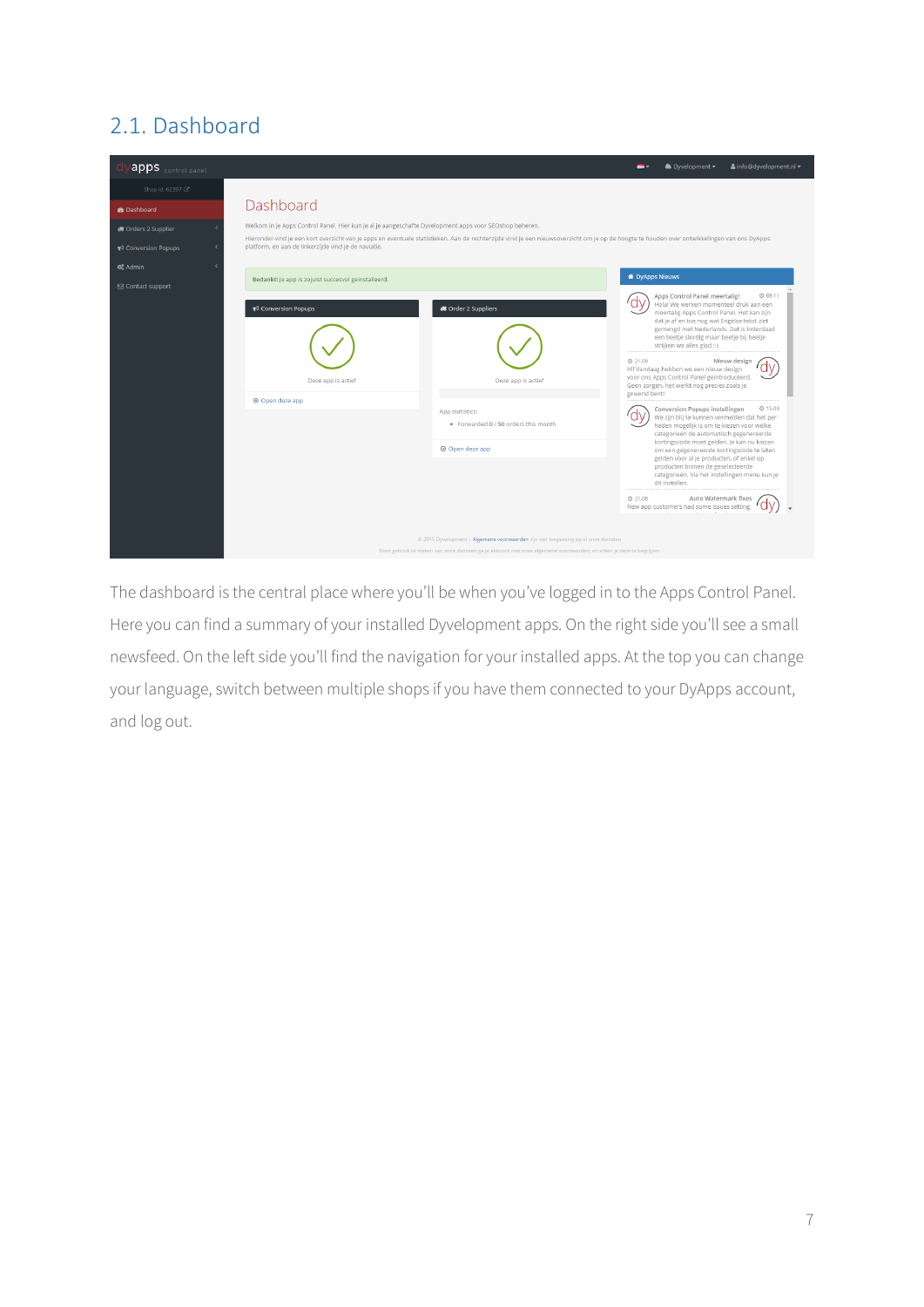## <span id="page-7-0"></span>3. How does it work?

For the app to be able to forward your orders to your suppliers, it needs to know which supplier belongs to a product. You can of course have multiple suppliers for multiple products in a single order, but the app knows exactly which product belongs to which supplier, when forwarding your orders. This way the app only sends a list of products to the supplier that actually belong to the supplier.

As soon as an order is set to **paid**, the order is forwarded to the supplier(s). Orders that have already been processed by the app will not be processed again.

#### <span id="page-7-1"></span>3.1. Set a supplier for your products in your backoffice

In the Lightspeed eCom backoffice, you set the supplier for every product that actually has a supplier. This way the app knows which products in an order belong to which supplier. But you've probably already done this :-).

| cts > Black and brown backpack                          |                                                                                                                                                                                                    | ← Back to Products                |                   | <b>Duplicate</b>                         | Previous      |               | Next             | Save              |
|---------------------------------------------------------|----------------------------------------------------------------------------------------------------------------------------------------------------------------------------------------------------|-----------------------------------|-------------------|------------------------------------------|---------------|---------------|------------------|-------------------|
| <b>IT CONTENT</b>                                       |                                                                                                                                                                                                    |                                   |                   |                                          | $=$           | <b>Inches</b> |                  | <b>EE ENGLISH</b> |
| r product a title and add<br>duct content<br>rour store | Title<br>Black and brown backpack                                                                                                                                                                  |                                   | <b>Full title</b> | Black and brown backpack                 |               |               |                  | ⊡                 |
|                                                         | <b>Description</b><br>Lorem ipsum dolor sit amet, consectetur adipiscing elit. Vestibulum elementum, risus ac lacinia ultrices, est urna<br>dignissim velit, vitae fringilla enim velit nec dolor. |                                   |                   |                                          |               |               |                  |                   |
|                                                         | Visible                                                                                                                                                                                            |                                   |                   |                                          |               |               | Always visible = |                   |
|                                                         | Brand<br>Select or enter a brand                                                                                                                                                                   | $\mathbf{v}$                      |                   | Supplier<br><b>Johnson Electronics</b>   |               |               |                  | v                 |
|                                                         | Delivery time<br>Set the delivery time for this product or Add a new one                                                                                                                           |                                   |                   | Select a delivery time                   |               |               |                  | v                 |
| đΤ<br>a product description                             | 白 日 理 理 個・<br>B<br>$\mathcal{I}$<br>Formats $\sim$                                                                                                                                                 | $\phi^{\!{\scriptscriptstyle O}}$ | 淴                 | $\mathcal{I}_{\mathbf{x}}$<br><b>A B</b> | $\rightarrow$ |               |                  |                   |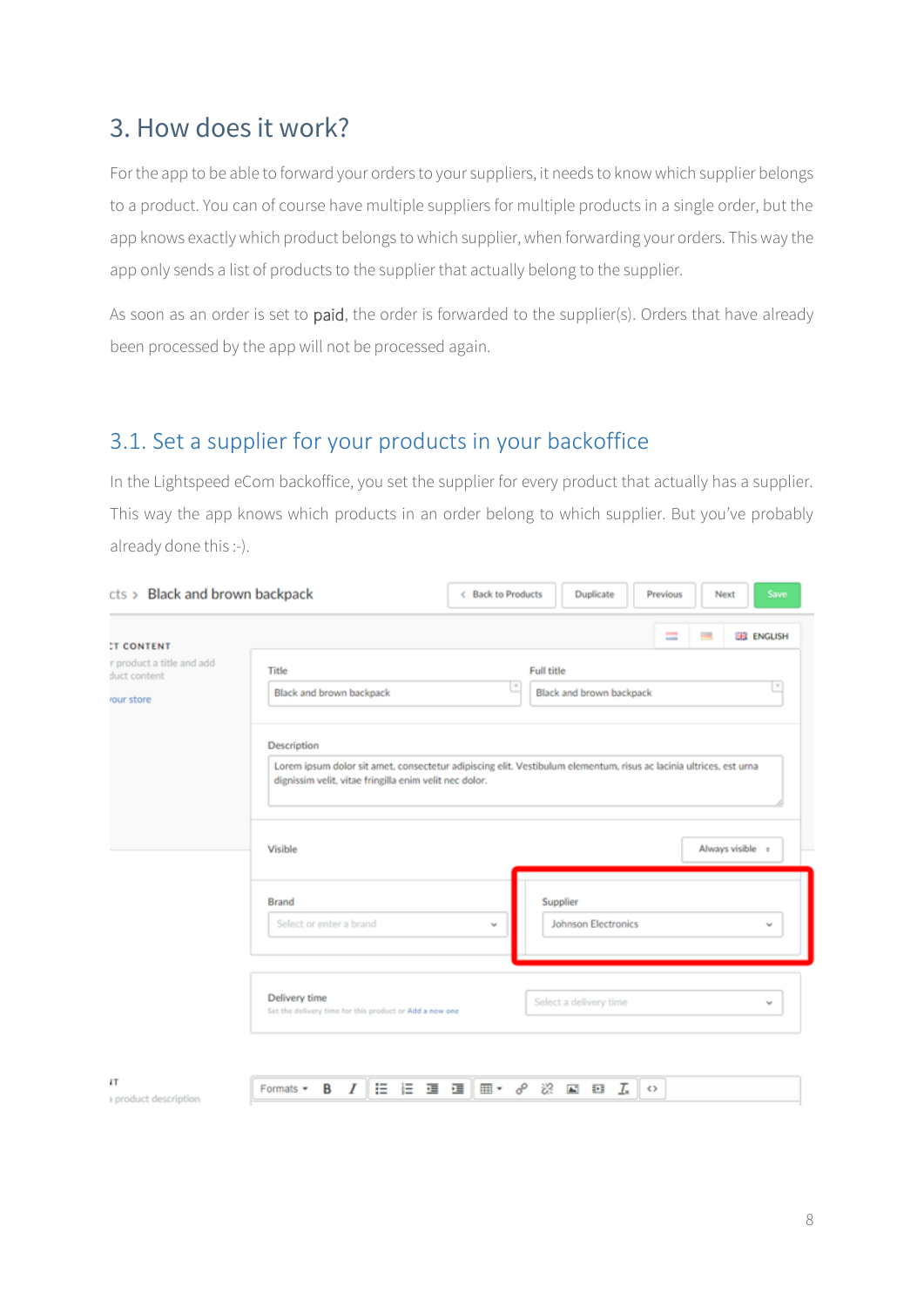## <span id="page-8-0"></span>3.2. Create a 'forwarder' in the Apps Control Panel

| Leveranciers                                         |               |
|------------------------------------------------------|---------------|
| + Forwarder aan leverancier koppelen                 | <b>Huidig</b> |
| Leveranciers uit webshop<br>Groothandel Janssen<br>ø | ID            |
| <b>+ FORWARDER TOEVOEGEN</b>                         | Nog ge        |
|                                                      |               |

Under "suppliers" in the menu at the Apps Control Panel, you select the supplier whom you want to forward orders for by mail. After you've selected the right supplier, create "Add forwarder"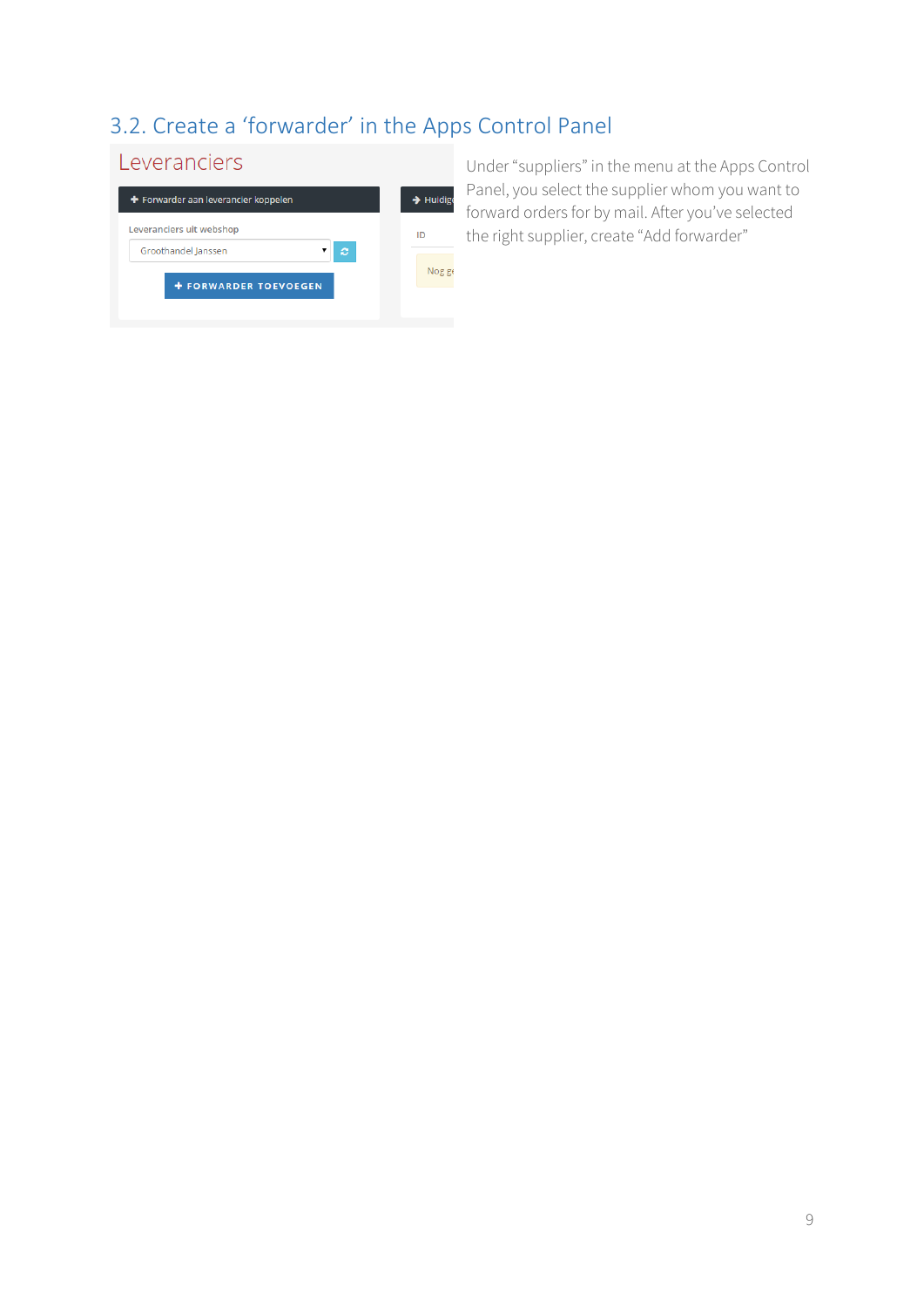## <span id="page-9-0"></span>3.3. Enter the email address

| apps control panel                                                                             | ≗ info@dyvelopment.nl ▼<br>Dyvelopment -                                                                                                                                                                                                                                                                                                                                                                                                                                                                       |
|------------------------------------------------------------------------------------------------|----------------------------------------------------------------------------------------------------------------------------------------------------------------------------------------------------------------------------------------------------------------------------------------------------------------------------------------------------------------------------------------------------------------------------------------------------------------------------------------------------------------|
| Shop id: 62397                                                                                 |                                                                                                                                                                                                                                                                                                                                                                                                                                                                                                                |
| <b>®</b> Dashboard                                                                             | Bewerk forwarder for 'Groothandel Janssen'<br><b>A</b> Opslaan<br><b><terug< b=""></terug<></b>                                                                                                                                                                                                                                                                                                                                                                                                                |
| <b>@</b> Order 2 Suppliers                                                                     | Groothandel Janssen<br>Custom mail body                                                                                                                                                                                                                                                                                                                                                                                                                                                                        |
| Overzicht                                                                                      | Stuur orders door naar het volgende e-mailadres<br>国田圭<br>$B$ $I$ $\sqcup$ $S$ $\sqcup$<br>$\circledast$<br>$\otimes$                                                                                                                                                                                                                                                                                                                                                                                          |
| <b>Leveranciers</b>                                                                            | Your supplier's email address<br>5: 50 Broncode<br>Let -<br>$A - B$<br>Lettertype -                                                                                                                                                                                                                                                                                                                                                                                                                            |
| Instellingen<br>App handleiding<br>₹ Conversion Popups<br>Qg Admin<br><b>E</b> Contact support | Huisnummer: %address.number%<br>E-mail: %customer.email%<br>Toevoeging: %address.extension%<br>The following settings are only available with a<br>Postcode: %address.zipcode%<br>premium subscription plan.<br>Plaats: %address.place%<br>Regio: %address.region%<br>Land: %address.country%<br>Alleen doorsturen wanneer de voorraad de onder de<br>drempel komt<br>Opmerking van klant:<br>Voorraaddrempel<br>%order.note%<br>$\mathbf{0}$<br>Met vriendelijke groet,<br>Uw bedrijfsnaam<br>020 - 123 45 67 |
|                                                                                                | body div p<br>@ 2015 Dyvelopment   Algemene voorwaarden zijn van toepassing op al onze diensten<br>Door gebruik te maken van onze diensten ga je akkoord met onze algemene voorwaarden, en erken je deze te begrijpen                                                                                                                                                                                                                                                                                          |

Enter the email address of the supplier where the orders must be emailed to. Make sure you edit the mail template on the right with your own company info at the bottom. You can edit text and style to your liking.

When you have a premium or gold subscription you can also set a minimum stock level threshold. Orders will only be forwarded if your product's stock level drops below that threshold. This may come in handy when for example you alsof have your own supply, and first want to use your own supply instead of directly forward the order.

#### <span id="page-9-1"></span>3.4. Done!

As soon as you make a forwarder, the orders are being forwarded to that supplier. There's no start or stop button. Just delete the forwarder when you don't want to forward the orders to that supplier anymore. In the overvew menu you can see which orders are forwarded and to which supplier.

#### <span id="page-9-2"></span>3.5. Testing?

Of course you want to test and check how the email will look like. This is not a problem, you can test this app very easy. Just make a temporary/test supplier and forwarder in your backoffice and connect a temporary/test product to that supplier. Make sure you enter your own email address in the forwarder ;-).